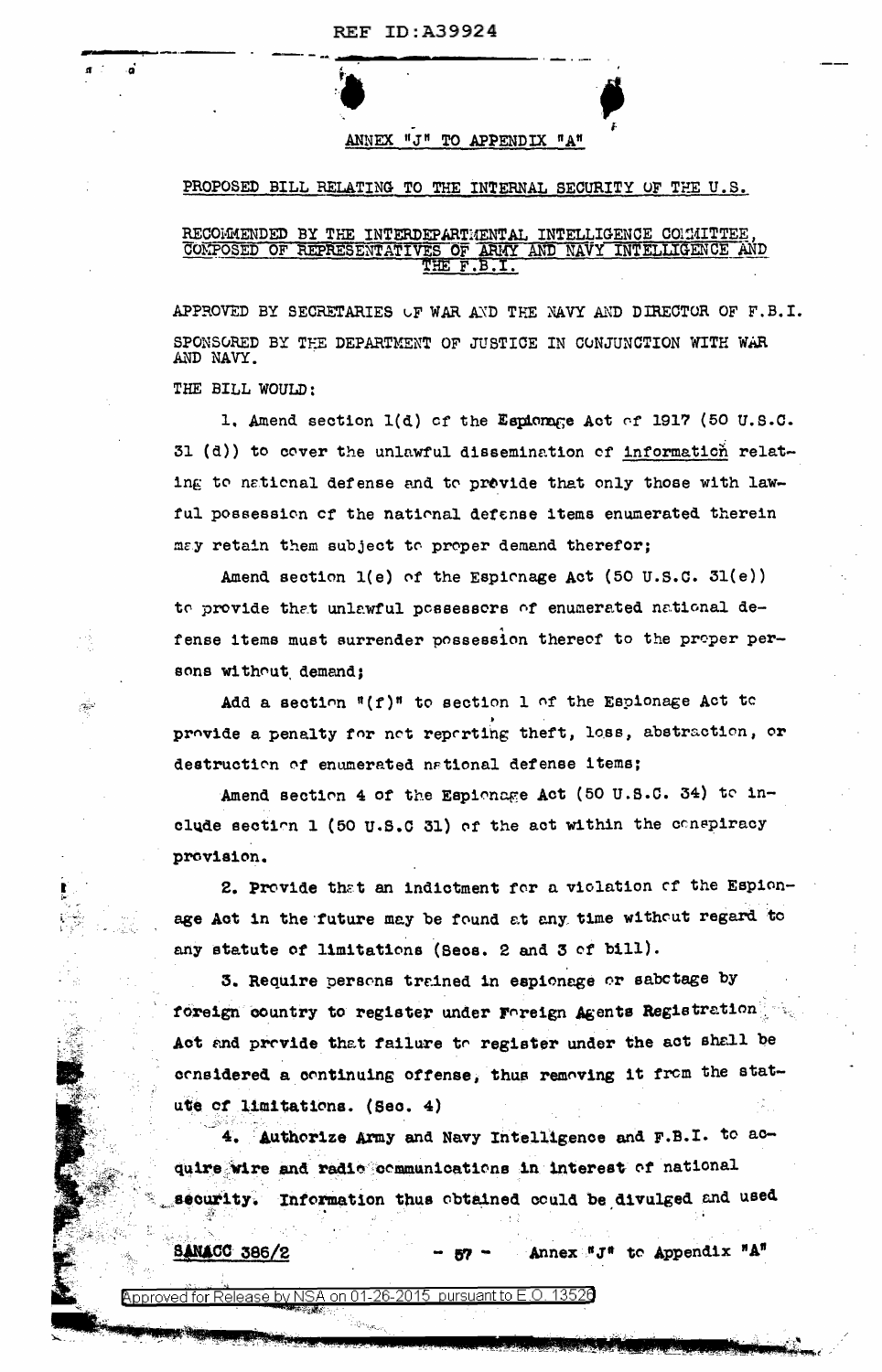in evidence only in the above interest and when the Government is a party, under penalty of \$10,000 fine and two years' imprisonment.  $(Sec. 5)$ 

5. Re-enact Act of June 9, 1943 (50 U.S.C. 1312), which expires June 30, 1947, as permanent legislation. Empawers Sec'y. of the Navy pursuant to lawful authority to promulgate orders for security of vessels and waterfront facilities. (Sec. 6)

6. Empower Sec'y. of War pursuant to lawful authority to promulgate orders for security of aircraft and air facilities.  $(Sec, 7)$ 

68 °

Annex "J" to Appendix "A"

**SANACC 386/2**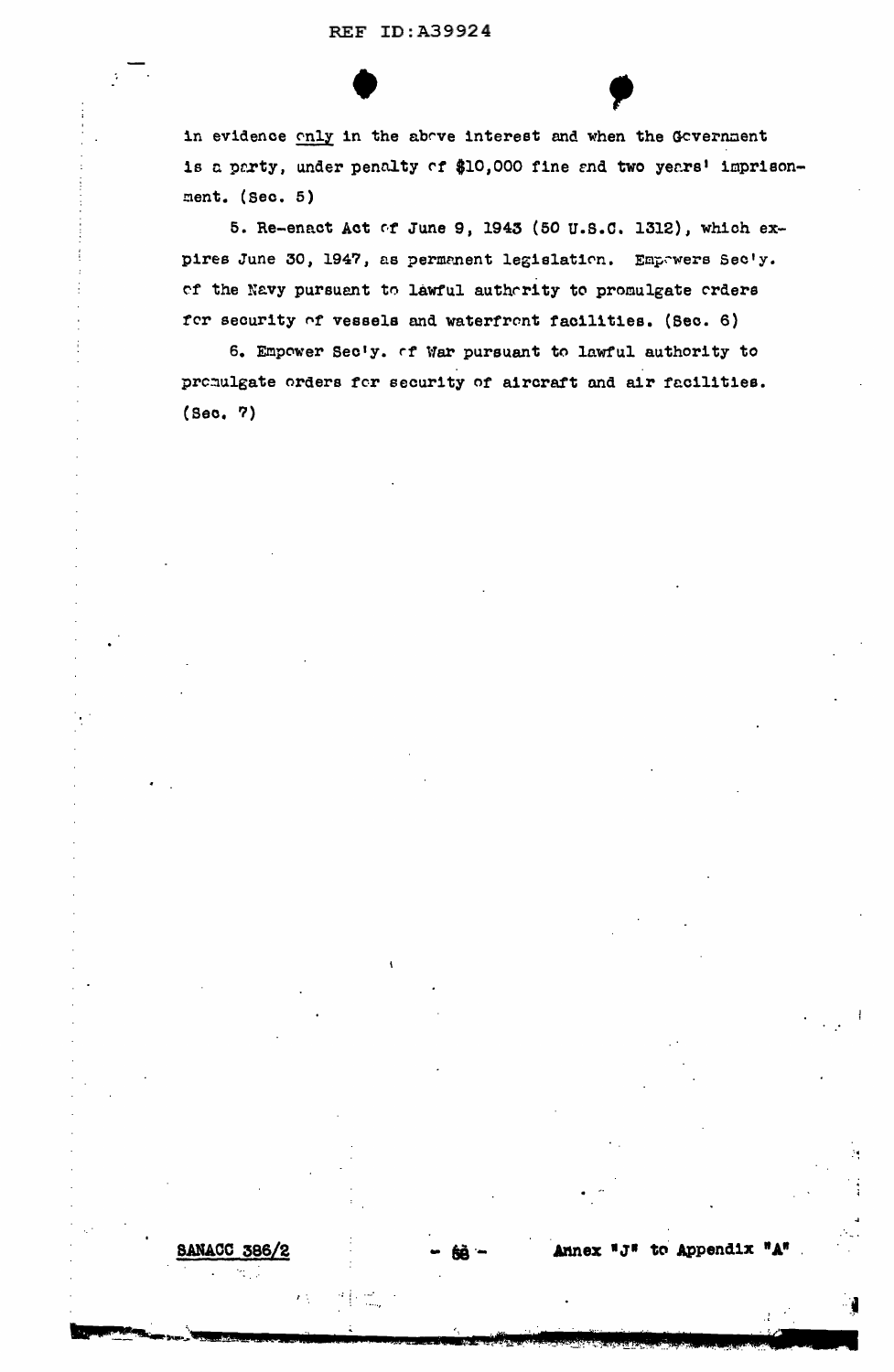$\mathcal{L} = \mathcal{L} \mathcal{L}$ 

## A BILL

## Relating to the internal security of the United States

Be it enacted by the Senate and House of Representatives of the United States of America in Congress assembled. That subsections (d) and (e) of section one and section four of Title I of the Act entitled "An Act To punish acts of interference with the foreign relations, the neutrality, and the foreign commerce of the United States, to punish espionage, and better to enforce the criminal laws of the United States, and for other purposes", approved June 15, 1917, as amended (50 U.S.C. . 31, 34), be and the same are hereby amended to read as follows:

"(d) whoever, lawfully er-unlawfully having possession of, access to, control over, or being entrusted with any document, writing, code book, signal book, sketch, photograph, photographic negative, blue print, plan, map, model, instrument, appliance, er note, or information relating to<br>the national defense, willfully communicates or transmits or attmepts to communicate or transmit the same to any person not entitled to receive it, or willfully retains the same and fails to deliver it on demand to the officer or employee of the United States entitled to receive it; or (e) whoever unlawfully having possession of, access to, control over, or being entrusted with any document, writing, code book, signal book, sketch, photograph, photographic negative, blue print, plan, map, model, instrument, appliance, note, or information releting to the national defense, <u>willfully communicates or transmits or attempts to com-</u> municate or transmit the same to any person not entitled to receive it, or willfully retains the same and fails to de-<br>liver it to the officer or employee of the United States<br>entitled to receive it; or (f) whoever, being entrusted with or having lawful possession or control of any decument, writing, code book, signal book, sketch, photograph, photo-graphic negative, blue print, plan, map, model, note, or information, relating to the national defense,  $(1)$  through gross negligence permits the same to be removed from its proper place of custody or delivered to anyone in violation of his trust, or to be lost, stolen, abstracted, or destroyed, or (2) having knowledge that the same has been removed from its proper place of custody or delivered to anyone in violation of his trust, or lost, stolen, abstracted, or destroyed and fails to make prompt report thereof to his superior officer, shall be punished by imprisonment for not more than 10 years and may, in the discretion of the court, be fined not more than \$10,000."

"Sec. 4. If two or more persons conspire to viclate the provisions of section one, two or three of this title, and one or more of such persons does any act to effect the object of the conspiracy, each of the parties to such con-spiracy shall be punished as in said sections provided in the case of the doing of the act the accomplishment of which is the object of such conspiracy. Except as above provided conspiracies to commit offenses under this title shall be punished as provided by section thirty-seven of the Act to codify, revise, and amend the penal laws of the United States approved March fourth, nineteen hundred and nine."

**SANACC 386/2** 

aperim

en de Santagen (1911).<br>Geografia

Annex "J" to Appendix "A"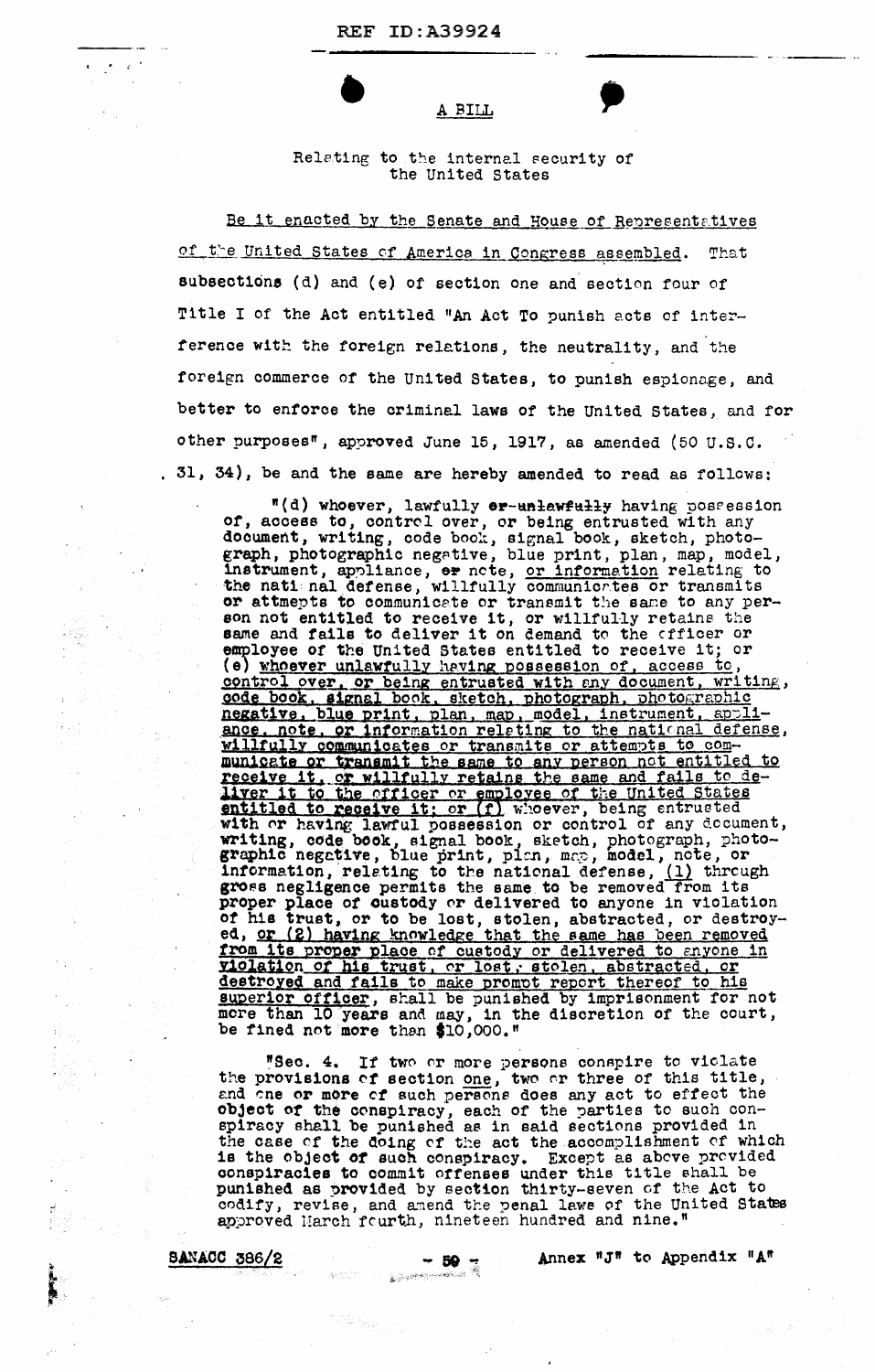Section 2. An indictment for any violation of sections 1, 2, 3, or 4 of Title I of the Act entitled "An Act To punish acts of interference with the foreign relations, the neutrality, and the foreign commerce of the United States, to punish espionage, and better to enforce the criminal laws of the United States, and for other purposes", approved June 15, 1917 (40 Stat. 217), as amended (50 U.S.C. 31-34), may be found at any time without regard to any statute of limitations. This section shall not authorize prosecution, trial or punishment for any offense now barred by the provisions of existing law.

Section 3. Section 1044 of the Revised Statutes of the United States, as amended (18 U.S.C. 582), is hereby further amended to read as follows:

"Section 1044. No person shall be prosecuted, tried, or punished for any offense not capital or not arising under <u>the provisions of sections 1, 2, 3, or 4 of Title I of the</u> Act entitled 'An Act To punish acts of interference with the foreign relations, the neutrality, and the foreign commerce of the United States, to punish espionage, and better to enforce the criminal laws of the United States, and for other purposes', approved June 15, 1917 (40 Stat. 217), as emended (50 U.S.C. 31-34), except as provided in section 1046, unless the indictment is found, or the information is instituted, within three years next after such offense shall have been committed; Provided, That nothing herein contained shall apply to any offense for which an indictment has been heretofore found or an information instituted, or to any proceedings under any such indictment or information."

The Act of June 8, 1938 (52 Stat. 631; 22 U.S.C. **Section 4,** 61-621), entitled "An Act To require the registration of certain persons employed by agencies to disseminate propaganda in the United States, and for other purposes", as amended, is hereby further amended as follows:

(a) Strike cut the word "and" at the end of Section  $1(c)(3)$ , insert the word "and" at the end  $\cap$ f Section  $1(c)(4)$ , and add the following subsection immediately after Section 1(c)(4):

"(5) any person who has knowledge of or has received instruction in the espionage, counter-espionage, or sabotage service or tactics of a government of a foreign country or a foreign political party;

Annex "J" to Appendix "A"

(b) Add the following subsection immediately after Section  $B(d)$  ;

**SANACC 386/2** 

- 5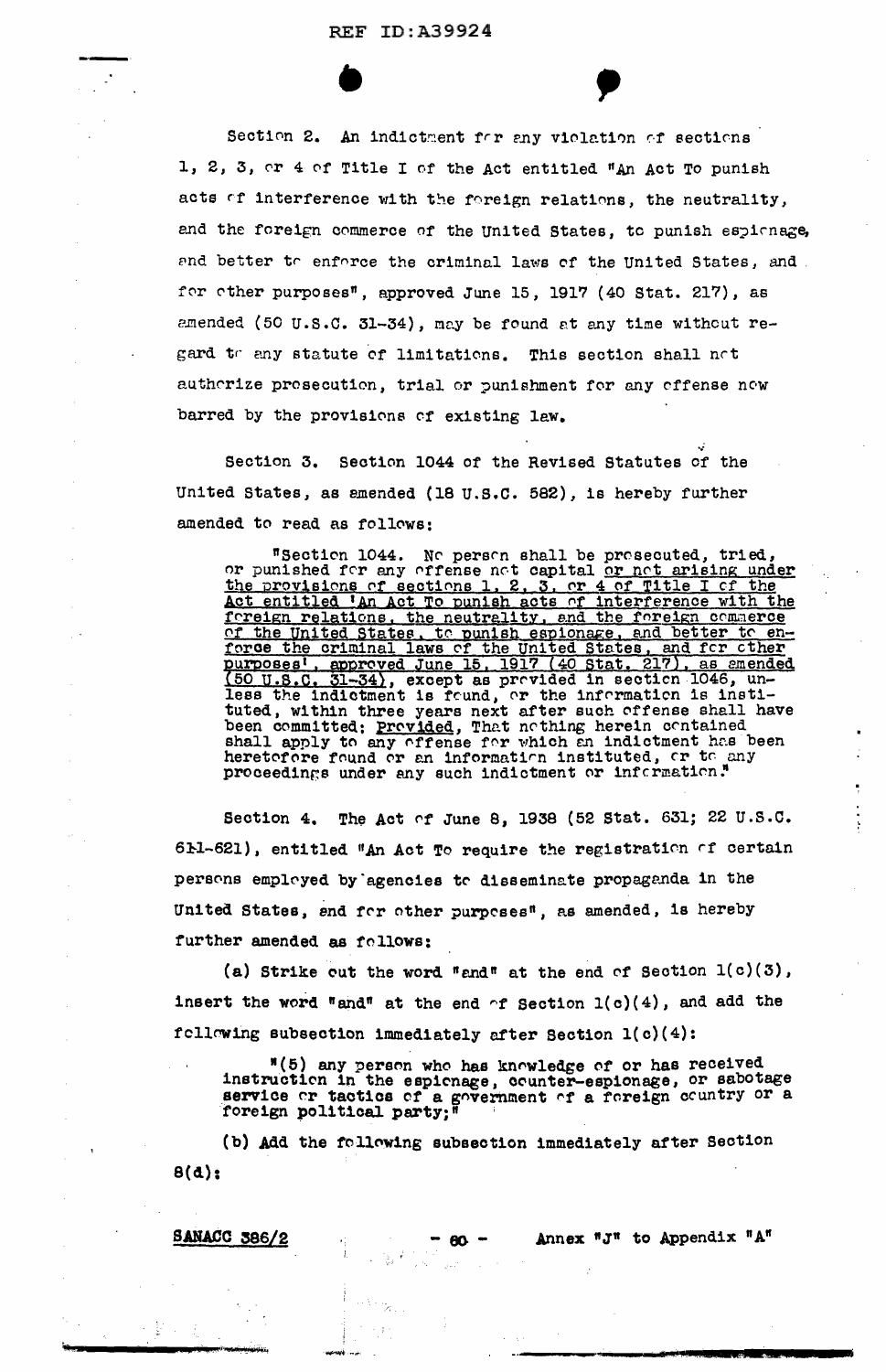$\mathcal{L}^{\text{max}}$ 

 $IB(e)$  Failure to file a registration statement or supplements thereto as required by section 2(a) and section 2(b) shall be considered a continuing offense for as long as such failure exists, notwithstanding any statute of limitation or other statute to the contrary."

Section  $5(a)$ . The Director of the Federal Bureau of Investigation of the Department of Justice, the Director of the Military Intelligence Division of the War Department, the Assistant Chief of Air Staff-2, Headquarters, Army Air Forces, and the Chief of the Office of Naval Intelligence of the Navy Department are authorized, in the conduct of investigations to ascertain, prevent, or frustrate any interference or any attempts or plans for interference with the national security and defense by treason, sabotage, espionage, seditious conspiracy, violations of neutrality laws, violations of the Act requiring the registration of agents of foreign principals (Act of June 8, 1938, as amended (52 Stat. 631)), violations of the Act requiring the registration of organizations carrying on certain activities within the United States (Act of October 17, 1940 (54 Stat. 1201)), or in any other manner, to require that telegrams, cablegrams, radiograms, or other wire or radio communications and copies or records thereof, or that any information obtained by means of intercepting, listening in on, or recording telephone, telegraph, cable, radio, or any other similar messages or communications, be disclosed and delivered to any authorized agent of any one of said investigatorial agencies, without regard to the limitations contained in section 605 of the Communications Act of 1934 (48 Stat. 1103). The information thus obtained shall be admissible in evidence, but only when such evidence is offered in a criminal or civil proceeding in which the government is a party.

(b) No person shall fail to comply forthwith with the request of any duly authorized person, pursuant to this section, for the disclesure and surrender of any telegram, cablegram, radiogram, or other wire or radio communication, or copies or records thereof in his possession or under his control.

SANACC 386/2

Annex "J" to Appendix "A"  $-61-$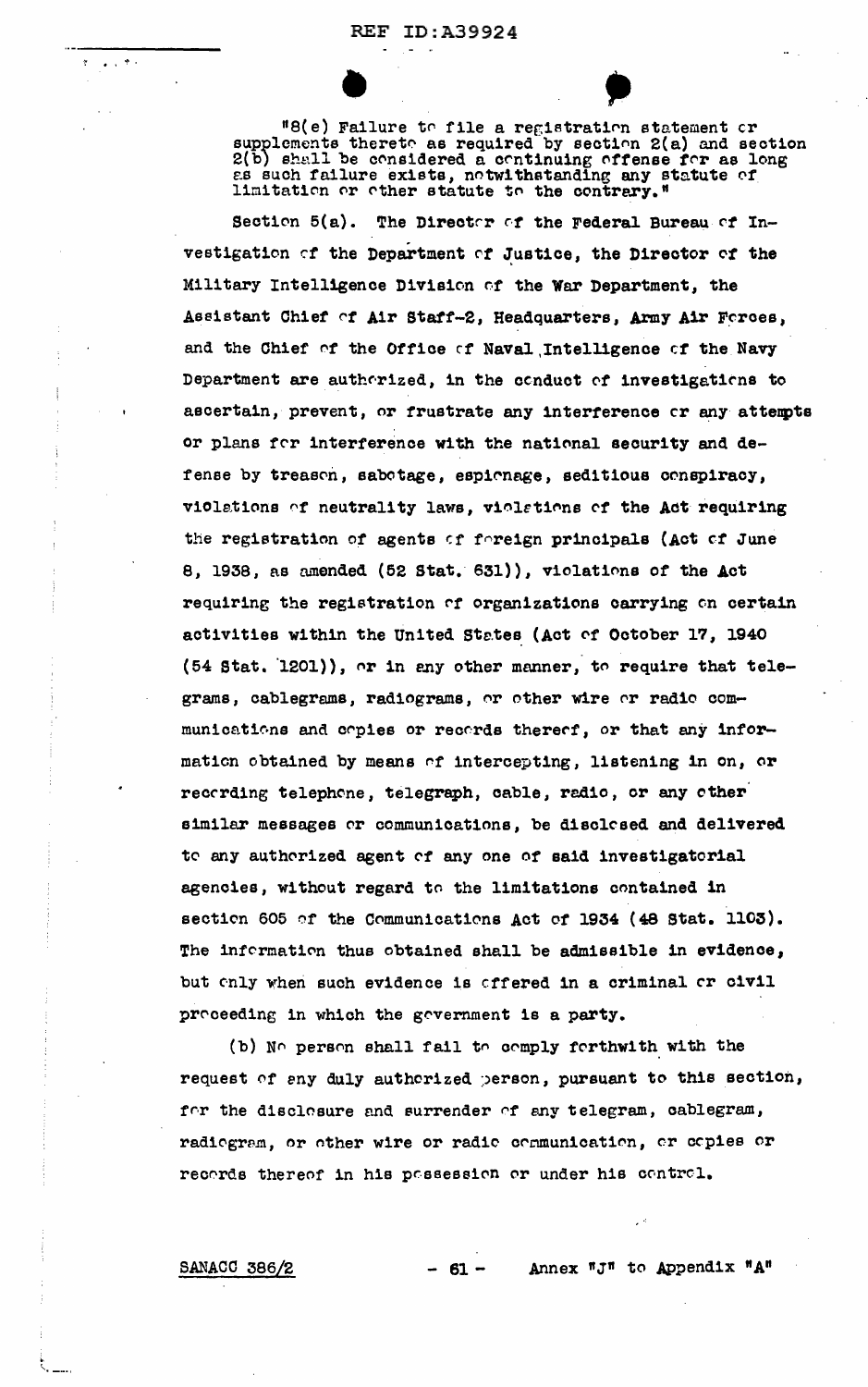(c) No person shall divulge, publish, or use the existence, contents, substance, purport, or meaning of any information obtained pursuant to the provisions of this section otherwise than for the purposes hereinbefore enumerated.

(d) Any person who willfully and knowingly violates any provision of this section shall be guilty of a felony and upon conviction thereof shall be fined not more than \$10,000 or imprisoned not more than two years, or both.

(e) If any provision of this section or the application of such provision to any circumstance shall be held invalid, the validity of the remainder of this section and the applicability of such provision to other circumstances shall not be affected thereby.

(f) For purposes of this section the term "person" shall include any individual, partnership, association, business trust, corporation, or any organized group of persons, whether incorporated or not.

Section 6(a). Whoever willfully shall violate any regulation or order promulgated or approved by the Secretary of the Navy pursuant to lawful authority for the protection or security of vessels, harbors, ports, or water-front facilities, relating to fire hazards, fire protection, lighting, machinery, guard service, disrepair, disuse, or other unsatisfactory conditions thereon, or the ingress thereto, or egress or removal of persons therefrom, or otherwise providing for safeguarding the same against destruction, or loss, or injury by accident, or by enemy action, sabotage, or other subersive acts, shall be guilty of a misdemeanor and upon conviction thereof shall be liable to a fine of not to exceed \$5,000 or to imprisonment for not more than one year, or both.

(b) If any provision of this section or the application of such provision to any circumstance shall be held invalid, the validity of the remainder of this section and the application of such provision to other circumstances shall not be affected thereby.

- 62 –

**SANACC 386/2** 

Annex "J" to Appendix "A"